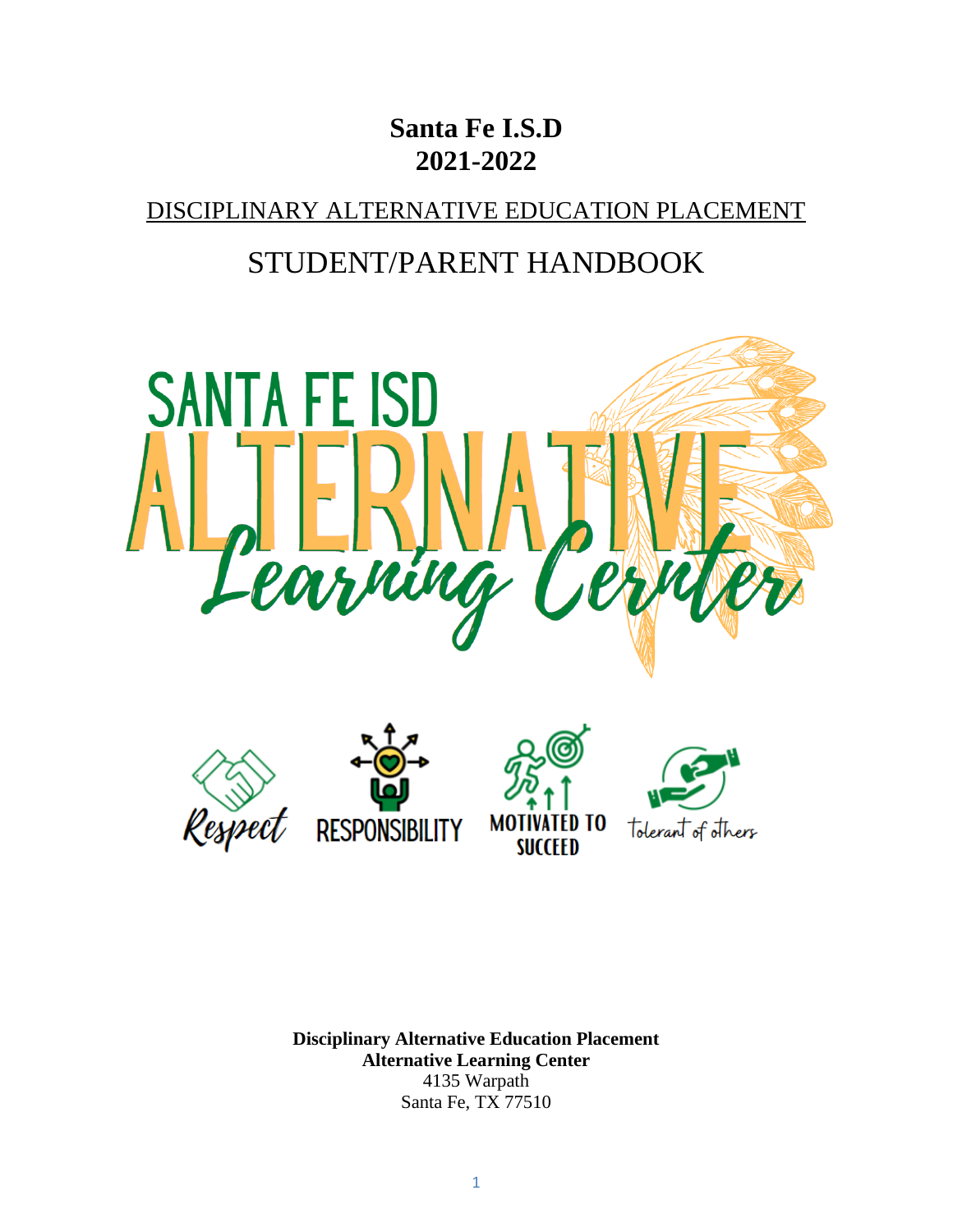# **SANTA FE MISSION STATEMENT**

Our mission is to *prepare* ALL members of the Santa Fe Independent School District learning community to *achieve* and *succeed* through innovative strategies and collaborative relationships.

#### **Statement of Values:**

The foundation for the mission of Santa Fe ISD

**Respect**: We treat our students, parents and community as they want to be treated.

- o Civility
- o Courtesy
- o Decency
- o Dignity
- o Autonomy
- o Tolerance
- o Acceptance

**Responsibility**: We understand our role in ensuring the success of all our students.

- o Accountability
- o Pursuit of excellence
- o Self-restraint

**Effort & Perseverance**: We strive to work hard and overcome all obstacles in order to obtain success.

- o Accomplish
- o Achieve
- o Aspire
- o Strive
- o Endure
- o Persist
- o Pursue
- o Tenacious

*We aspire to instill these core values into each and every one of our students in order to ensure they are prepared to become successful, viable members of society.*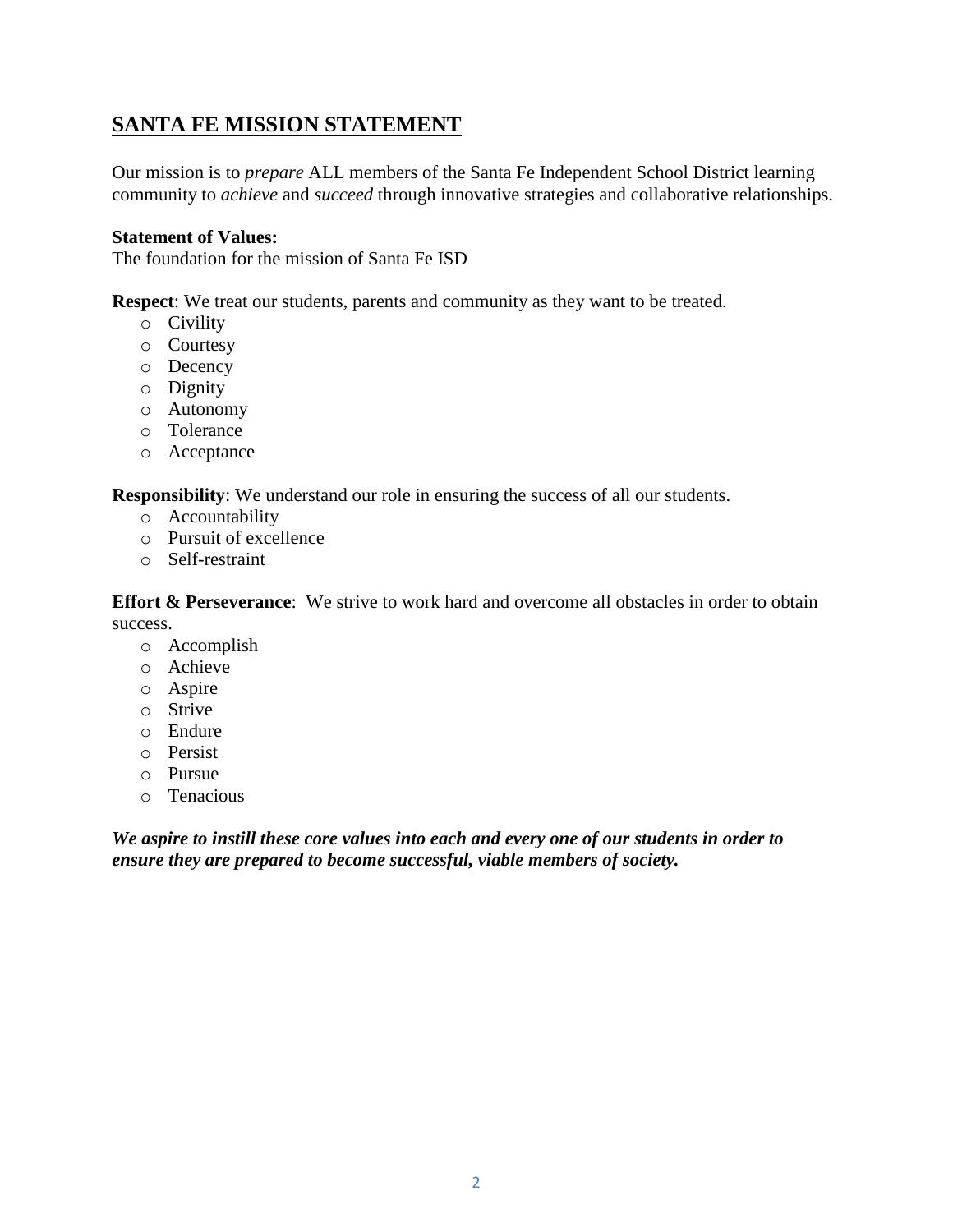# **Disciplinary Alternative Education Placement Handbook**

# **PREFACE**

To Students and Parents:

The Santa Fe Independent School District Disciplinary Alternative Education Placement (DAEP) Student Handbook contains information that students and parents are likely to need during the student's DAEP assignment. Throughout the handbook, the term "the student's parent" is used to refer to the parent, legal guardian, or other person who has agreed to assume school-related responsibility for a student.

Students and parents also need to be familiar with the student's district and home campus handbooks as this DAEP Handbook serves as a supplement to the district and home campus handbooks while the student is enrolled in the Santa Fe I.S D. Disciplinary Alternative Education Placement.

## **PHILOSOPHY**

Students in the Santa Fe Independent School District are expected to conduct themselves as desirable members of society. **Politeness in conduct, serious application to school work, and the consideration of the rights of others** are standards which our students are expected to meet. It is the philosophy of the Disciplinary Alternative Education Placement that students have the right to learn and teachers have the right to teach in a safe environment. The DAEP provides a highly structured and controlled academic setting with an emphasis on core curriculum.

## **MISSION STATEMENT**

The mission of Santa Fe ISD Discipline Alternative Education Placement is to provide a safe, highly structured, and temporary behavior management and learning environment that will enable students to return to, and succeed in, their regularly assigned classrooms and schools. The goal is to foster academic achievement and to hold students accountable for their actions while they are at DAEP.

# **INTAKE MEETING**

Intake meetings with the Santa Fe DAEP Administrator or Coordinator will be held only on an appointment basis. **Parents and students are required to attend the intake meeting before a student begins the assignment.**

At the intake meeting, **parents and students** will be required to complete paperwork necessary to begin the assignment. Placement expectations and guidelines will be discussed, along with an explanation of the behavioral and discipline systems used. Any questions parents or students may have will be addressed at the intake meeting.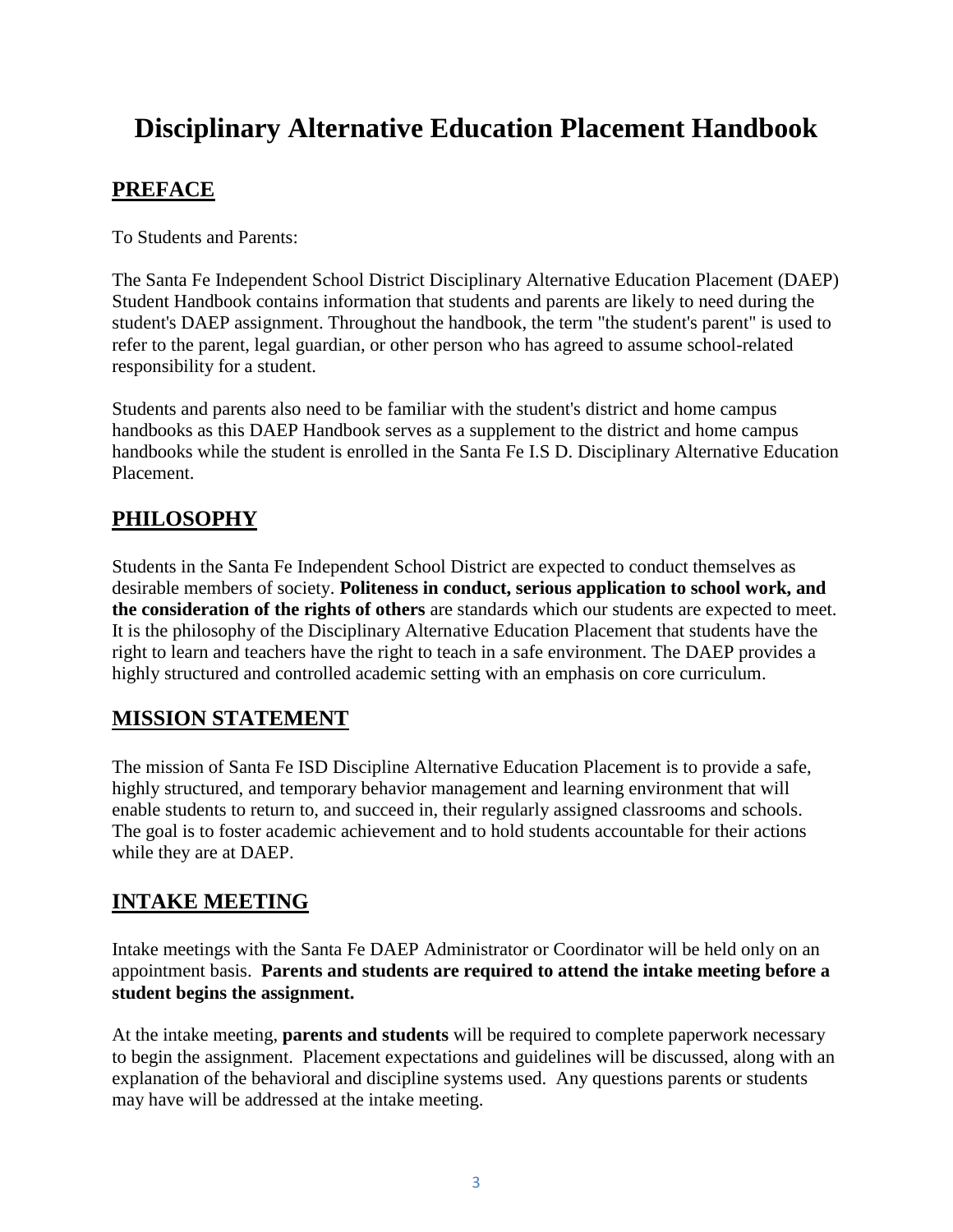## **EXIT REQUIREMENTS**

In order to ensure a smooth transition, the ALC Administrator will schedule a Transition Meeting with the student's Assistant Principal and School Counselor on the day the student returns to their home campus.

- **Mandatory/Discretionary Placement:** If student earns 10 points per day for the entire week, one day may be added for time served (i.e. the student would get credit for earning 6 days of DAEP days served in a 5-day week). These students are also eligible for additional rewards based on the DAEP Point System.
- **On the day the student returns to campus:**
	- o **May I ride the bus to school on my first day back?** No. Bus privileges will be reinstated the afternoon following the Transition Meeting (i.e. the student ride the bus home on the day they return to campus).
	- o **Where do I go?** Enter the office waiting area and wait there until his/her assistant principal and counselor are available to meet.
	- o **What is a Transition Meeting?**
		- The Assistant Principal, Counselor and student will collaboratively develop goals for success and a plan to meet those goals.
		- This process is intended to provide the student with procedures to follow to prevent additional disciplinary infractions.
		- **Parents may choose to participate; however, they are not required to** attend.

#### **SCHOOL HOURS:**

DAEP school hours are 7:20 a.m. to 2:50 p.m. for all students. Students will complete the morning check-in and proceed to their DAEP classroom unless directed otherwise by a DAEP staff member. There are no late start Wednesdays for high-school students while assigned to DAEP.

#### **SUPPLIES**

- Headphones
- Pen/Pencil
- Spiral or Composition Notebook
- District Issued laptop
- Book to read

## **TARDIES**

Tardiness is defined as not being in the proper place at the designated time. Students are considered tardy if they arrive after 7:20 a.m.

- If a student arrives after 8:00 a.m., although they will be counted present for attendance purposes, they will not earn a full-day of DAEP attendance.
- An additional day may be added to the student's DAEP placement.
- The student must be on time, every day.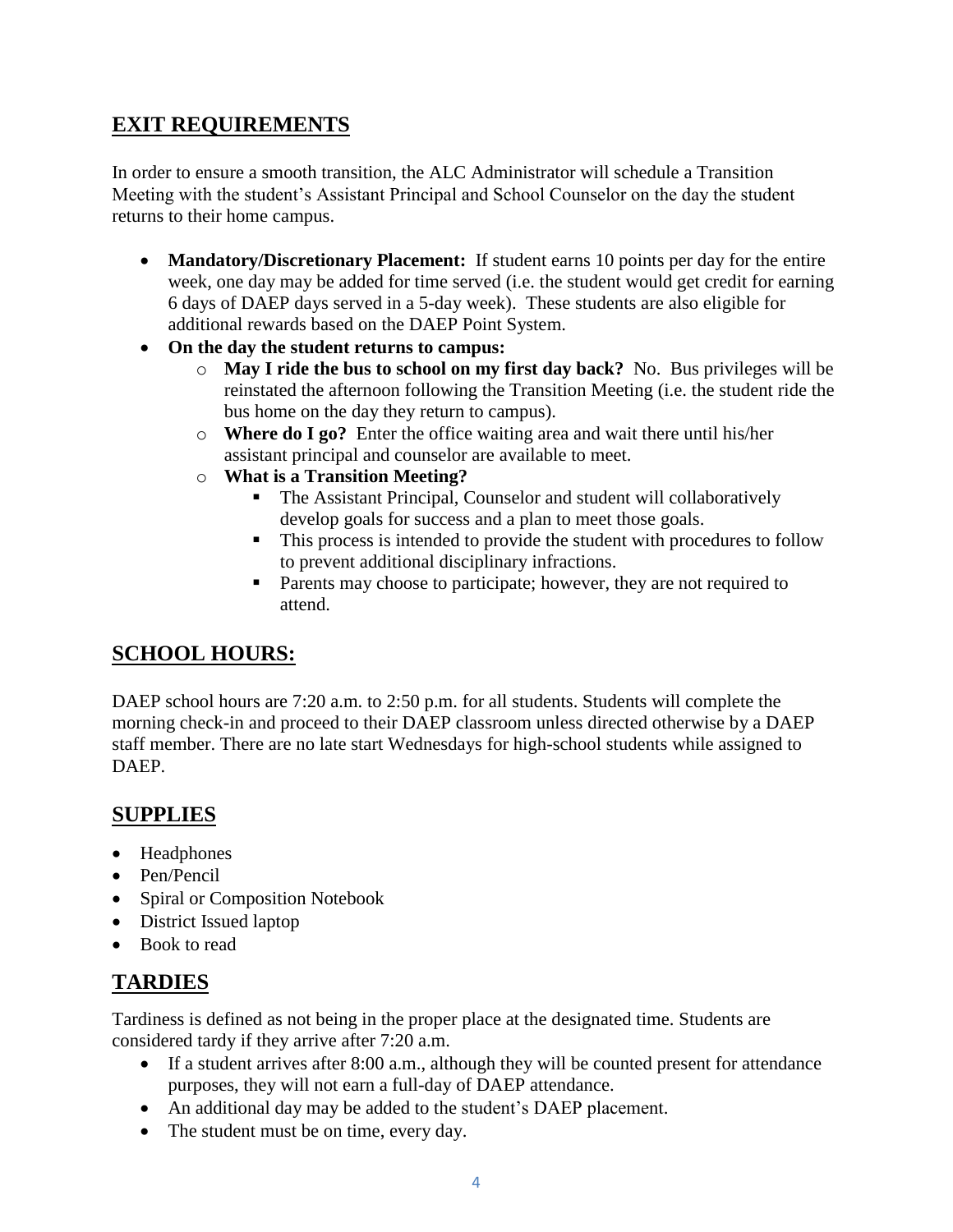# **COUNSELING**

Students at the Warpath Alternative Learning have access to counseling services provided by Sandra Zeringue, LSSP-NCSP, and Lois Jones, LMSW. Both ladies have lots of experience in working with students, families, and staff. Below are the office numbers of these individuals:

Sandra Zeringue 409-925-9055 Lois Jones 409-925-9075

Students, parents, and staff have access to counseling options in the community. Some of these include:

- Santa Fe Resiliency Center
- Gulf Coast Center
- Innovative Alternatives
- United Way
- TCHATT

Communities in Schools will be working with students and families in SFISD this year. One of their social workers will be working with Mrs. Jones. An awesome aspect of having their help is that they can do home visits. This is a wonderful intervention for attendance issues and behavioral and/or mental health concerns.

# **CURRICULUM AND INSTRUCTION**

Students will be instructed in their core curriculum classes, as well as their elective courses, while enrolled in the DAEP. Teachers may work with students individually or in class settings, using computer guided instruction as well as conventional teaching strategies to complete the designated curriculum. The school district shall offer a student removed to a disciplinary alternative education placement an opportunity to complete coursework before the beginning of the next school year. Teachers will work in conjunction with the curriculum department, utilizing the Instructional Planning Guides, to keep the student on pace for an easy transition back to their regular education placement

# **GRADING GUIDELINES**

- Credit will be given for all acceptable work completed at DAEP.
- Grades for completed work at DAEP will not replace previous grades, but will be averaged with grades earned on the home campus.
- Student grades will be submitted to the student's home campus weekly and maintained in Skyward Gradebook by their home campus teachers.
- Students will complete curriculum requirements using Edgenuity, an online learning program.
- Students enrolled in Pre-AP and AP courses will remain in Pre-AP and AP courses while at DAEP. The Pre-AP/AP coursework will be sent to DAEP by the home campus. Students may be required to complete additional work in these courses as assigned by their home campus teacher.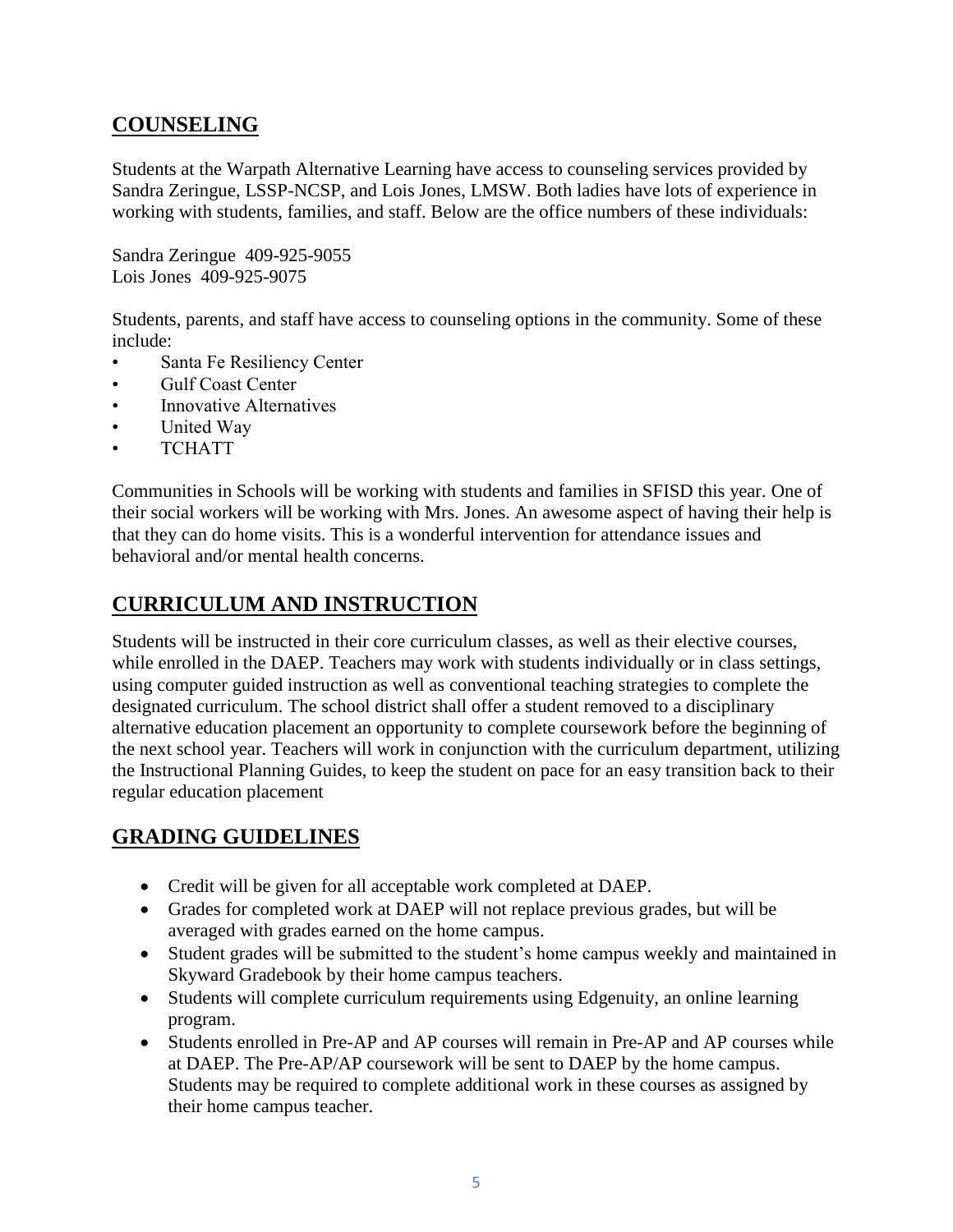# **ONLINE LEARNING EXPECTATIONS**

Edgenuity is a state-approved online learning program. The curriculum is delivered by a virtual teacher. The videos are short and there will be assignments after most videos, followed by quizzes and tests. In order to be successful, students must take notes while watching the videos. Notes may be used on quizzes and tests.

*Note: Each day, students must complete a minimum of 5 assignments per course (Junior High) or 25 assignments (High School) to receive a passing grade.* 

## **STAAR/BENCHMARKS/SEMESTER & FINAL EXAMS**

The STAAR tests, as well as benchmarks, semester, and final exams will be administered at DAEP. The home campus will provide a review (along with a Key for the DAEP teacher) for each STAAR/BENCHMARK/SEMESTER/FINAL Exam administered at DAEP.

## **REPORT CARDS**

Report cards are provided by the home campus.

# **ATTENDANCE**

\*\*\*HS DAEP does **NOT** participate in Late Start Wednesdays.

Regular school attendance is essential for the student to make the most of his or her education, to benefit from teacher-led activities, to build each day's learning on that of the previous day, and to grow as an individual.

#### **ABSENCES**

Prior to a student absence, the parent/guardian must notify the DAEP by telephone (409-925- 9401). An attempt will be made to contact parents/guardians of students who do not contact the school prior to an absence.

- **Parent Note:** A note from the parent/guardian must be turned in when the student returns. If a note documenting the student's absence is not brought to the school within three school days of the absence, the absence will be counted as unexcused.
	- o The absence note should include the following:
		- Full name of the student
		- $\bullet$  Date(s) of absence
		- Reason for absence
		- Parent name and contact number
		- Parent signature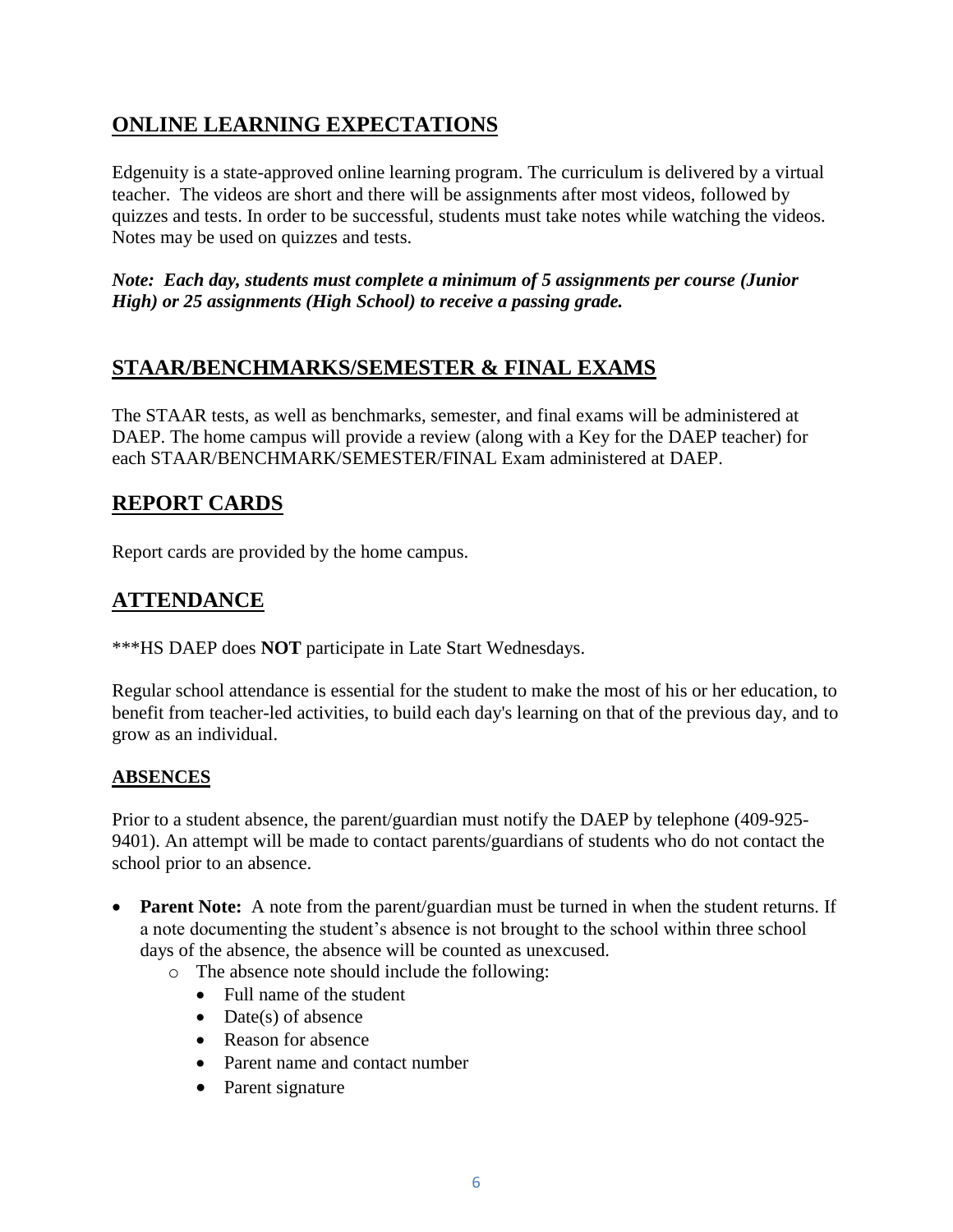- **Doctor's Note after an Absence for Illness** 
	- Upon return to school following a personal illness where a doctor or health clinic visit occurred:
		- $\circ$  The student must bring a statement from a doctor or health clinic verifying the illness or condition that caused the student's extended absence from school (See FEC-Local).
		- o If this statement is not provided, the absence will be unexcused. If it is provided, the absence is excused.

## **SLEEPING**

A student who is sleeping cannot engage in learning. Sleeping is considered misbehavior at DAEP and parents will be contacted. The staff should be informed if a student has a medical condition, is taking medications that might cause drowsiness, or has experienced an abnormal event that could compromise the ability to stay awake. Any student who is too ill to remain awake should remain at home. Repeated instances of sleeping in class could result in parent conferences and no points earned for the day in instruction. For repeated sleeping violations, additional days may be added to the student's DAEP placement.

# **VISITORS**

DAEP is a closed campus. Conferences and teacher visits must be scheduled in advance. Conferences will be held in the afternoons after 2:50 pm on an appointment basis, only. Visitors are not allowed in the DAEP classrooms in order to protect the confidentiality of students assigned to these placements. *Prior to entering the ALC, whether scheduled or unscheduled, a visitor must register with go the Receptionist in the Cowan Administration Building (an official driver's license or state-issued identification card are required for check-in). Without attaining a Visitor's ID badge, the visitor will not be allowed to enter the ALC.* 

## **COMPUTER RESOURCES**

To prepare students for an increasingly computerized society, the district has made a substantial investment in computer technology for instructional purposes. Use of these resources is restricted to students working under a teacher's supervision and for approved purposes only. Students will be asked to sign a user agreement (separate from this handbook) regarding use of these resources; violations of this agreement may result in withdrawal of privileges and other disciplinary action. Students and parents should be aware that electronic communication using district computers are **not** private and may be monitored by district staff.

# **CAFETERIA SERVICES**

DAEP has no cafeteria; however, students may bring a breakfast/lunch or purchase a breakfast/lunch from the Santa Fe Junior High School cafeteria and it will be delivered to DAEP. Students will be given 15 minutes to eat their breakfast at the same time all students have breakfast delivered. Students will not be permitted to eat non-breakfast items (i.e. chips, burgers, etc.) for breakfast. Students must have exact change (no change will be provided) or money in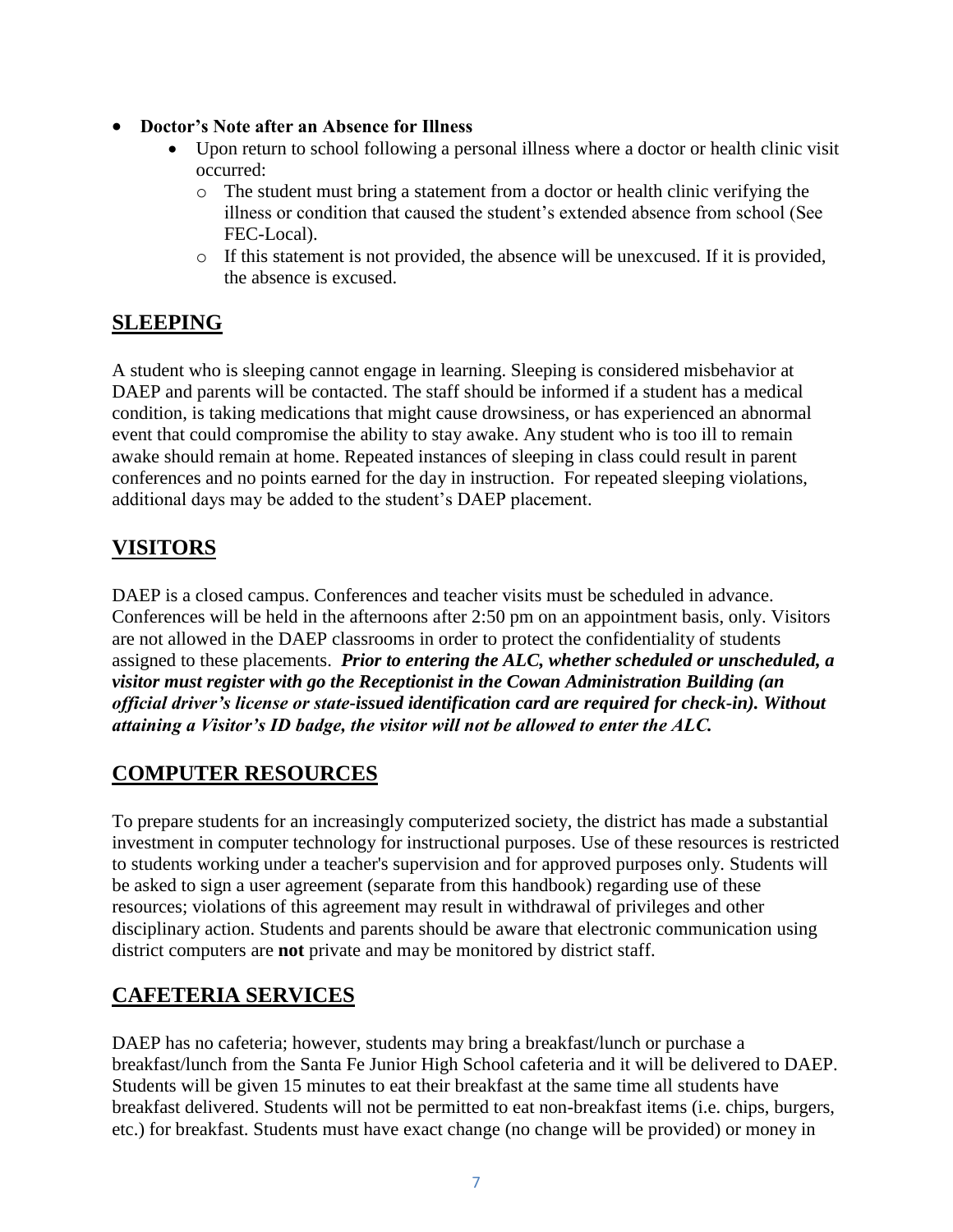their lunch account (Food Service YUM App) if they choose to purchase their breakfast/lunch. A refrigerator is available to store lunches.

- **Students may NOT bring any of the following to the DAEP campus:**
	- o Candy
	- o Gum
	- o Energy drinks
	- o Glass containers
	- o Yetti/Arctic cups
	- o Any open drink bottles/containers
- **Students may NOT have outside lunches delivered to the campus.**
- **Food may NOT be shared.**

#### **MEDICINE AT SCHOOL**

For the protection of Santa Fe ISD students, the following policies concerning the administration of medications at school are listed below.

#### **Prescription Medications**

#### *The following procedures are in effect for administering prescription medications at school.*

- Santa Fe ISD policy states that students may take medicine at school **ONLY** if it cannot be given by a parent at home, **and**
- If it is necessary for the student to perform at school.
- ALL medications administered at school MUST be accompanied by a physician's order.
- Nurses **are not permitted to take verbal permission on the phone** to give any medication to a student.

#### **Over the Counter Medications**

Santa Fe ISD will not administer over the counter medications to any student without specific written orders from their physician.

#### *This includes TYLENOL, ADVIL, and any COLD OR ALLERGY MEDICATIONS.*

## **RELEASE OF STUDENTS FROM SCHOOL**

A student will not be released from school at times other than at the end of the school day except with permission from the administrator or designee and according to the campus sign-out procedures. Unless the administrator has granted approval, because of extenuating circumstances, a student will not be released before the end of the instructional day. A student who will need to leave school during the day must bring a note from his or her parent that morning. The parent or guardian must get a badge at the Cowan building next door and pick the student up and sign him/her out. A student who becomes ill during the school day should notify a staff member. The staff will assess the situation and notify the student's parent and advise them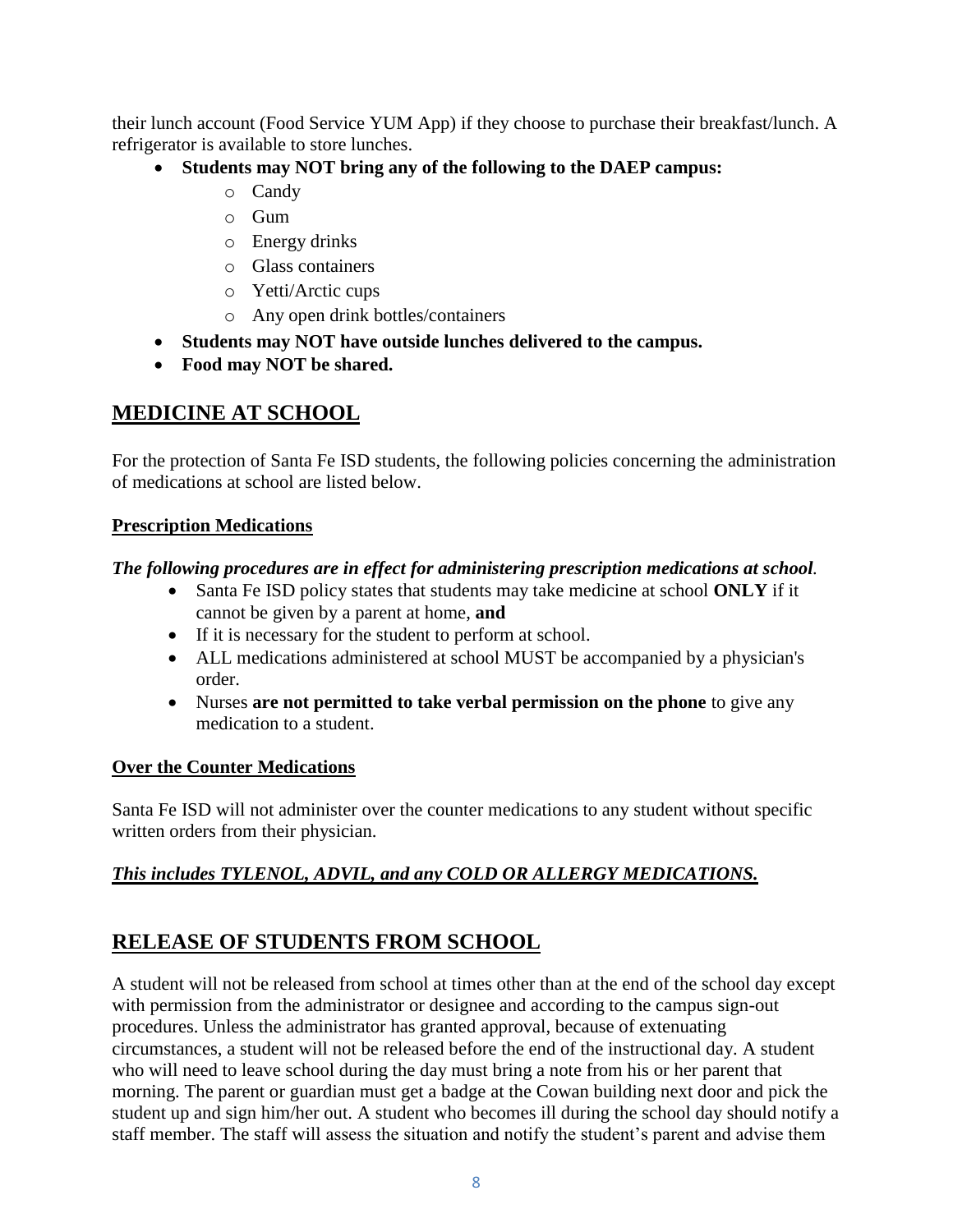as to the nature of the illness. Any time a student is ill or needs to be removed from the school setting during the school day, it is the responsibility of the parent to make necessary arrangements for the prompt removal of the student from the school campus.

# **EXTRACURRICULAR ACTIVITIES OR PRESENCE ON A SFISD CAMPUS**

Students are not to be on any other school property and are not allowed to participate in or attend any school related function on or off SFISD campuses while enrolled in the DAEP. (TEC  $37.006(g)$ .) Students attending activities or going on campus risk the possibility of further disciplinary action or law enforcement involvement.

# **SEARCHES**

In the interest of promoting student safety and attempting to ensure that schools are safe and drug free, district officials may conduct searches. Such searches are conducted without a warrant and as permitted by law. Students will turn in all of their belongings upon entry each morning. Student pockets will be cleared and students will be screened by a metal detector. Drug detection dogs may be used on the campus at random. Students are allowed to bring their own head phones or ear buds for use with online learning.

# **STUDENT'S WORK STATIONS**

Students' work stations are school property and remain under the control and jurisdiction of the school even when assigned to an individual student. Students are fully responsible for the security and contents of the assigned work stations. Searches of work stations may be conducted at any time there is reasonable cause to believe that they contain articles or materials prohibited by district policy, whether or not a student is present. The parent will be notified if any prohibited items are found in the student's work station. Defacing school property through writing on surfaces or damaging/destroying equipment and/or furniture may result in having days added to their DAEP placement. A monetary fine may also be assigned.

## **SURVEILLANCE CAMERAS**

Students assigned to the DAEP are subject to visual monitoring at all times.

# **TELECOMMUNICATION**

Telecommunication devices will be taken from the student at the beginning of the day, placed in their assigned area, and returned to the student at the end of the day. **Should one be lost or stolen, the DAEP is not responsible. Telecommunication devices not turned in at the beginning of the day will be confiscated and returned only at the end of the day to the parent/guardian at a cost of \$10.00 per item. (FNCE-Local)**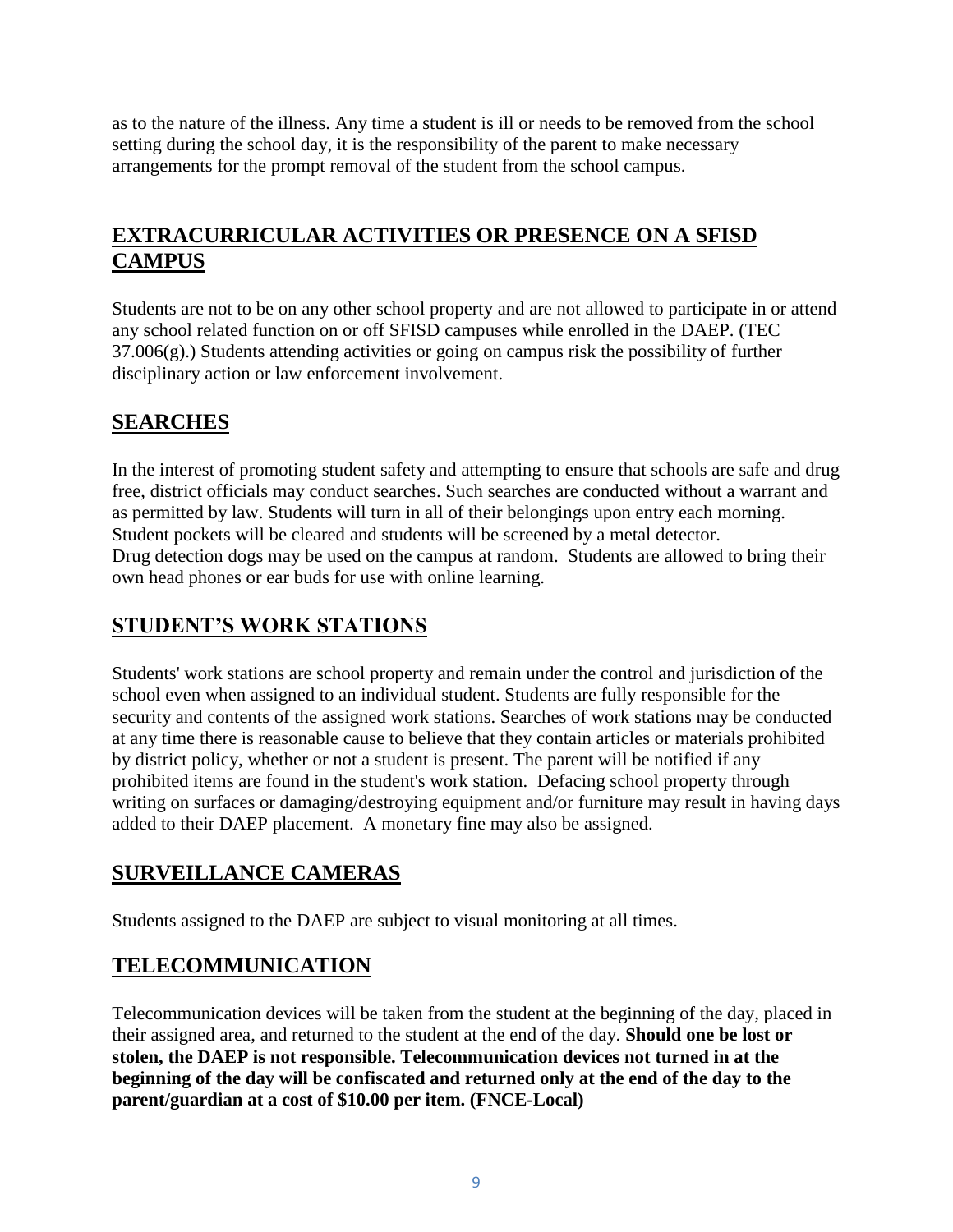# **TRANSFERS AND WITHDRAWALS**

Students who withdraw from SFISD before serving/completing an assignment in the DAEP shall complete the assignment upon re-enrollment in the district, unless the assignment was served in another district. Students who enroll in SFISD before serving/completing an assignment in the DAEP from a prior district shall complete the assignment upon enrollment in the district. Students who enroll in a hospital/drug treatment center may reduce their assignment time in the DAEP, on a day to day basis, with the district's approval. Verification of hospitalization/treatment must be presented upon re-entry.

# **TRANSPORTATION**

Students assigned to DAEP will provide their own transportation to and from school each day. When the building is opened at 7:00 a.m., they are to proceed through the metal detector and directly to their classroom. When school is dismissed in the afternoon at 2:50 p.m., students are expected to leave the campus immediately, within 5-10 minutes of dismissal. Failure to leave the campus after school could result in disciplinary action, including the possibility of receiving a criminal trespass citation. If waiting for a ride, students must wait by the DAEP entrance and NOT by the corner near Warpath Ave.

#### **Vehicles on Campus**

Vehicles parked on school property are under the jurisdiction of the school. School officials may search any vehicle any time there is reasonable cause to do so, with or without the presence of the student. A student has full responsibility for the security of his or her vehicle and must make certain that it is locked and that the keys are not given to others

# **DAEP GENERAL CLASSROOM RULES**

- Be respectful of all DAEP staff members, guests and other student's (persons, property, and space) at all times.
- Remain on task and stay focused.
- Gain teacher attention appropriately. Raise your hand first. If the teacher does not see your hand raised, then you may politely request help.
- Be in dress code THROUGHOUT the entire day.
- Arrive and leave on time.
- Use appropriate verbal language and body language.
- Remain in your seat unless you have been given permission to get up
- Students will be escorted if they need to leave the room
- Do all classwork that is assigned on the Edgenuity program daily.
- Do not go to places on the computer other than Edgenuity.
- No talking or interaction with other students in the room without permission.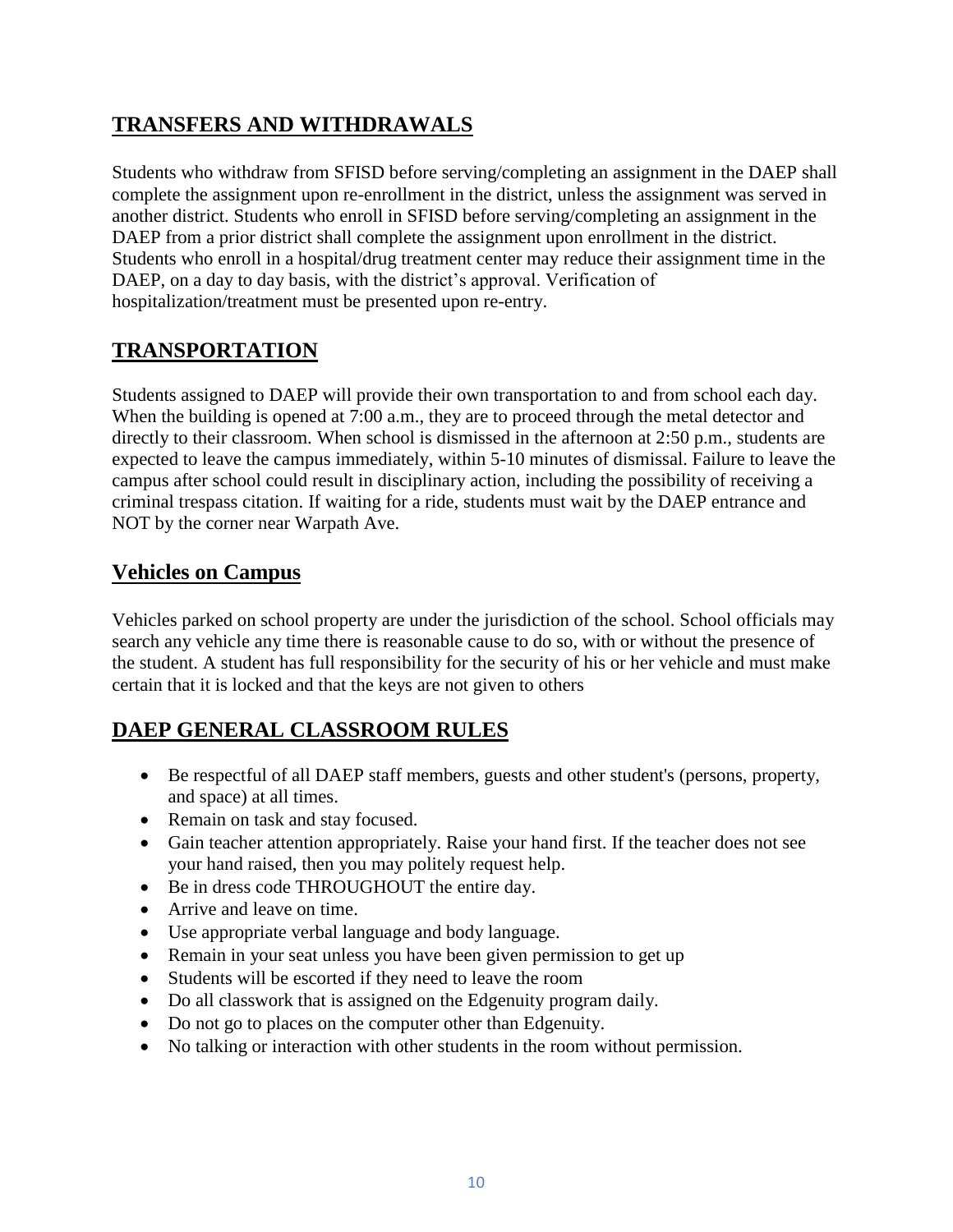#### **Santa Fe Code of Conduct**

Refer to the campus handbook Code of Conduct for infractions that may require discipline consequences.

*At any time during a DAEP assignment, the campus administrator may suspend a student for up to 3 days. Parents/guardians will be notified by telephone, mail or both when students must be removed. If at any time a student's behavior so warrants, law enforcement officials will be called.*

#### **SERIOUS MISBEHAVIOR**

A student who, while in DAEP, engages in serious misbehavior, may be expelled to a discretionary DAEP (TEC 37.007 c). Discretionary expulsion from Santa Fe ISD would result in placement in the Coastal Alternative Program (CAP).

#### **To ensure the safety of students and staff and the smooth operation of DAEP, rules may be altered, added, or deleted at the discretion of the administrator.**

#### **DRESS CODE**

These guidelines are beyond the dress code established within the district's Student Code of Conduct. The district considers a student's appearance an important personal responsibility. It is the goal of teachers, counselors, and administrators to establish clear and concise guidelines regarding proper attire at school to promote an excellent learning environment.

The following will be required of all students attending the Santa Fe I.S.D. DAEP. Students are expected to be within the dress codes guidelines upon arrival to the campus. Students must remain in dress code throughout the day.

- Male /Female students are required to wear a solid white shirt. The shirt must be a polo style or golf shirt with a distinguishable collar. (Shirts worn under the white polo shirt must be white.)
- Pants may be a dress-type or docker-style pant in the colors of black, navy or khaki and at least ankle length with no pockets below the hips. Pants must fit at the natural waistline without the aid of a belt.
- No shorts.
- No holes or cuts in shirts or pants are allowed.
- Shoes must be closed-toed and closed-heeled (i.e. tennis shoes, Vans). Shoes intended to be worn with laces must be laced and tied. Shoes with buckles must be buckled appropriately. **No slippers, sandals, Crocs, house shoes, or boots of any kind will be allowed.**
- Non-hooded sweatshirts or sweaters are allowed in class as long as they are white, and without logos, and must be worn over the white collared shirt.
- **NO HOODIES ALLOWED** in the classroom**.**
- All coats, jackets and accessories will be placed in the Intake room when students check in.
- No backpacks, bags or like articles permitted on campus.